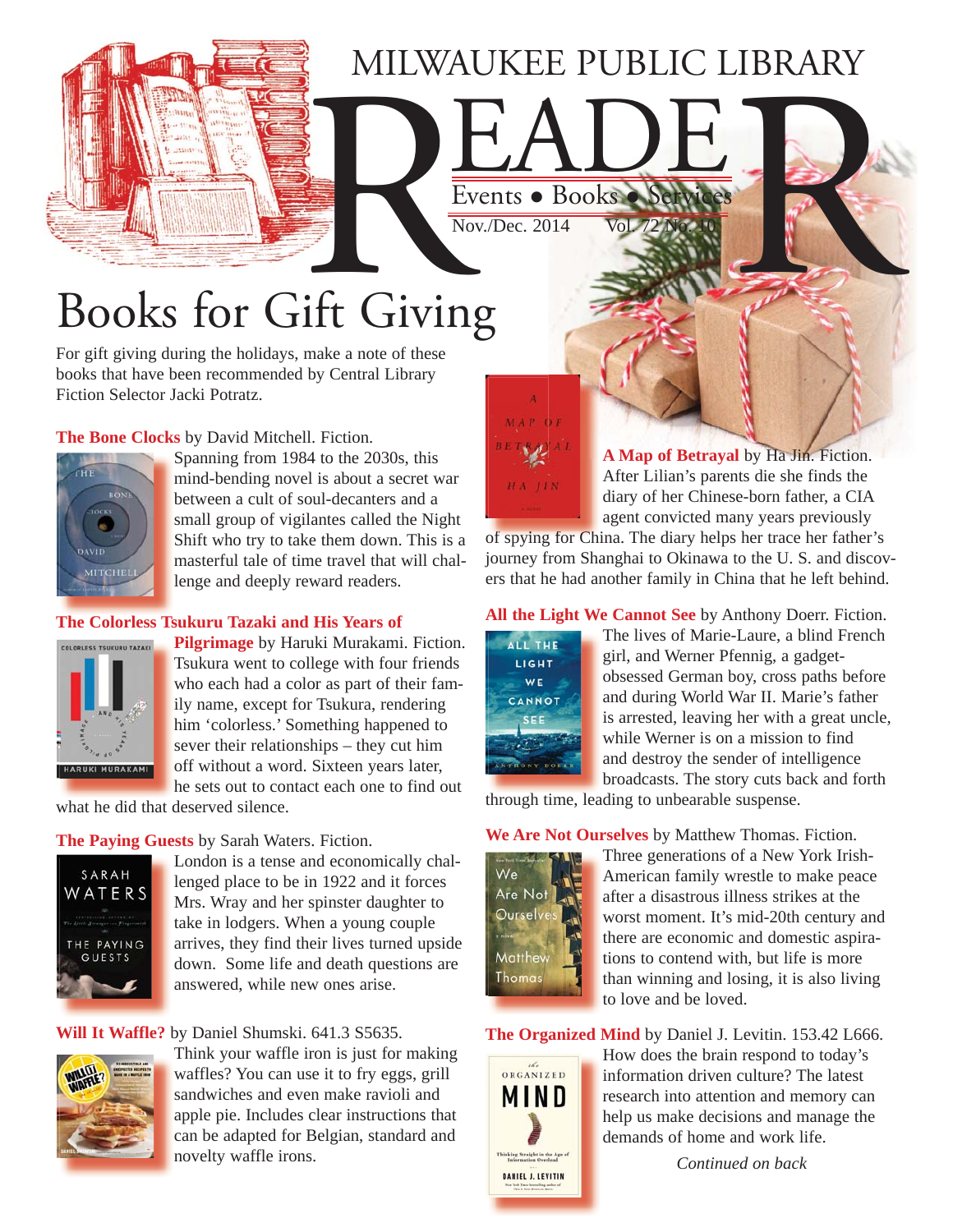#### FROM THE





Philanthropist, educator and entrepreneur Laura Arrillaga-Andreessen said, "Shouldn't you put the same amount of effort into your giving as you might for your for-profit investments? After all, philanthropy is an investment, and one in which lives - not profits - are at stake."

I agree - and fortunately, so do the many individuals, foundations and corporations who contribute regularly to the Milwaukee Public Library Foundation.

Each year, Milwaukee Public Library benefits greatly from generous donations that support projects, programs, materials, and capital improvements that might otherwise go unfunded. When the Foundation began in 1988, it provided funds for the "little extras" that weren't covered by the annual budget.

Today, the Library Foundation is instrumental in providing major funding for the library's most highimpact programs including Summer Reading Program which benefits more than 22,000 children. It also contributes towards drop-in job help and computer classes for adults.

A myriad of early literacy programs receive support as part of the library's award-winning Ready to Read with Books2Go/Libros Para Llevar program. By securing funding for this program, the foundation helps to provide free ongoing continuing education classes for childcare teachers as well as regular programs for families that include comprehensive early literacy services for all children under age 5 and their providers.

In addition to programming, the Library Foundation has raised funds to supplement rebuilding projects such as the Villard Square Branch and the new East Branch which will be opening in November.

Throughout the year, I have opportunities to thank the generous people who make these initiatives possible, and I am always quick to point out that their gifts really do change lives. They are investing not only in the Milwaukee Public Library, but in the futures of the many people we serve each day.

aula



MPL Express at Silver Spring opened on Thursday, Oct. 2 at 5550 N. 64th Street.

The Express Library is a collaboration between Milwaukee Public Library, the

Housing Authority of the City of Milwaukee and the Milwaukee County Transit Service.

The Express Library holds 340 items in 3 rotating rows for easy browsing and checkout with your valid library card and PIN. It provides access to the online catalog for quick searching and requesting of additional items. MPL Express can be designated as a place to pick up requested items (holds), and with your library card in hand and

your PIN, you can also return library items.

Pictured at ribbon cutting: Board of **Trustees** President John Gurda, Trustee



Theo Lipscomb, Deputy Director of Public Services Joan Johnson, Mayor Tom Barrett, HACM Resident Council resident Jackie Burrell, HACM Executive Director Tony Perez, Library Director Paula Kiely and Trustees Ald. Ashanti Hamilton and Sharon Cook. *(photos by Mark Hines)*



**Vision:** The Milwaukee Public Library is an anchor institution that helps build healthy families and vibrant neighborhoods – the foundation of a strong Milwaukee. **Mission:** Inspiration starts here – we help people read, learn, and connect.

Library Director ............................................................ Paula A. Kiely Board of Trustees .......................................................... John Gurda, president; Michele Bria, vice president; Supv. Theodore Lipscomb, financial secretary; Denise Callaway; Ald. Milele Coggs; Sharon Cook; Ald. Ashanti Hamilton; Ald. Nik Kovac; Chris Layden; Joan Prince; Dir. Mark Sain

MPL Foundation Board of Directors President ............ Arthur Harrington Friends of the Milwaukee Public Library President .... Marsha Huff

The Reader is published ten times per year by the Milwaukee Public Library to celebrate reading and share news about books, library services and events. The Reader is mailed to members of the Friends of the Milwaukee Public Library, distributed free at library locations and available at www.mpl.org. Call (414) 286-3572 or send

an e-mail with questions or comments to mailbox@mpl.org



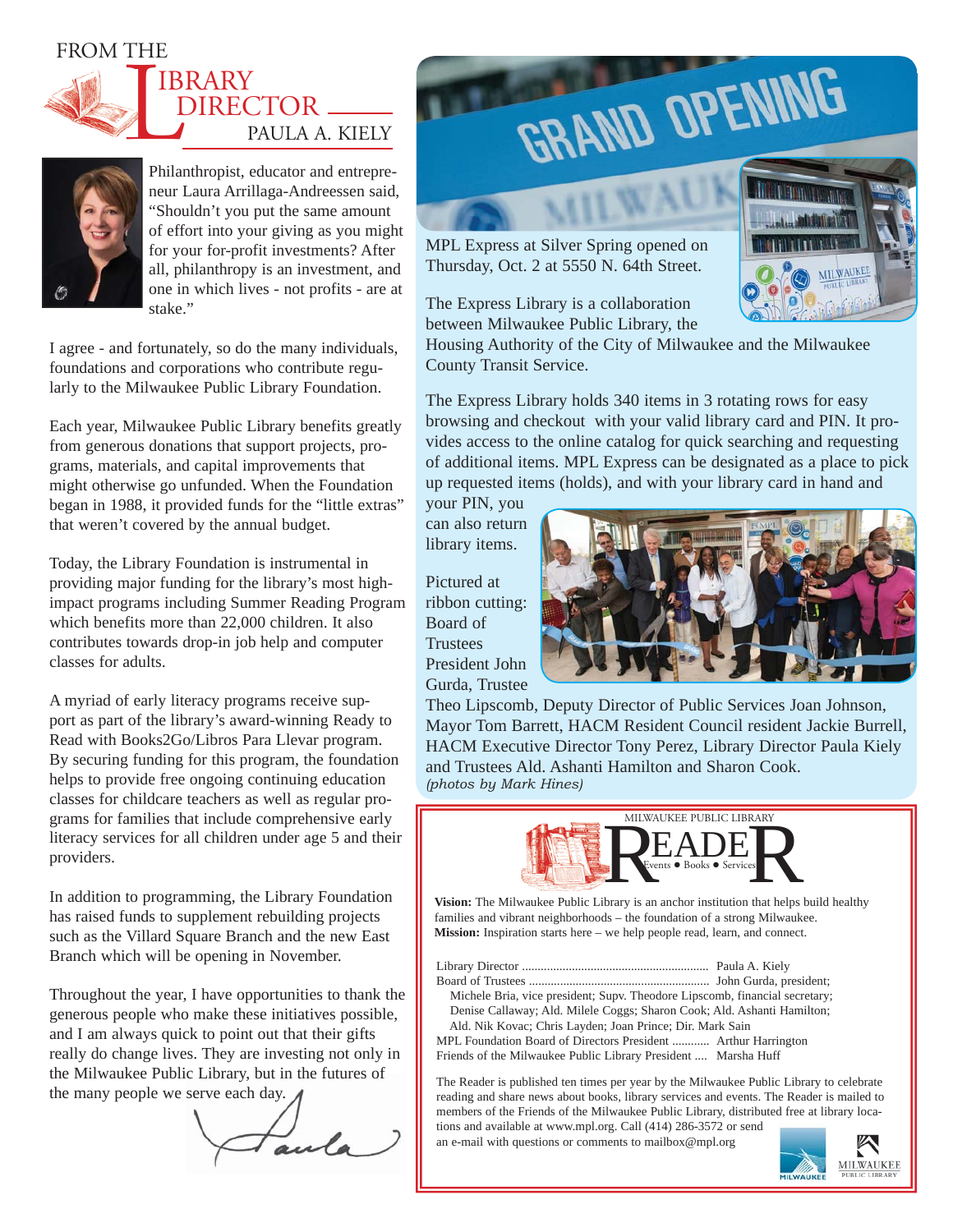F ROM THE FRIENDS

### OF THE LIBRARY

## **Treat the Book Lovers on Your Holiday List With a Unique Gift!**

Have you seen the new MPL East Branch taking shape on North Avenue? The creative multi-purpose development is designed to maximize library usage in a state-of-the-art facility for all to enjoy. It will be a powerful symbol of community that will meet the needs of today's library patrons and of those well into the future.

The MPL East Branch will truly be a learning campus and an inspiration to additional revitalization within the East Side community. The gift you make today will provide a lasting return for many years to come. Please show your support!

Patrons will read about your legacy gift on the donor recognition name mural for all gifts of \$100 or more…or share the honor with this unique holiday gift.

#### **Make a Difference for Your Library**

Your holiday honorees will be presented with a bookmark sharing the news of the special commemorative gift that you made in their honor.

Get ready to celebrate! Stay tuned for a special invitation for a NEW East Branch Preview event for all donors. For more information, go to www.mpl.org. Click on Support and Support East Branch.

Super Donor \$2500 Knowledge Guardian \$250 Literacy Champion \$5,000

Reading Hero \$1000 Learning Patron \$500 **Helping Hand \$100** 

DONATE TODAY Be featured on the East Library donor word mural!

The Friends of the Milwaukee Public Library advocate for libraries, literacy, and lifelong learning through annual memberships. To join the Friends or renew your membership, please visit www.mpl.org and click on "Support the Library" or call (414) 286-8720.

Tours of historic Central Library are free and open to the public Saturdays at 1:30 p.m. To schedule a special tour or to learn about becoming a tour guide, please call (414) 286-TOUR.



**Holiday Sale:** Saturday, Nov. 22, 9 a.m.-4 p.m. Central Library, 814 W. Wisconsin Ave., Meeting Room 1

Featuring a large selection of used books, books on tape, magazines, comics, sheet music, children's books and more. All proceeds from this sale benefit the Milwaukee Public Library. Friends members may enter sales 30 minutes before the public with current membership card. Please use the Eighth Street entrance and present your card.

**There will be a 1/2 price sale in the Bookseller Used Book Store during the Holiday Sale.**

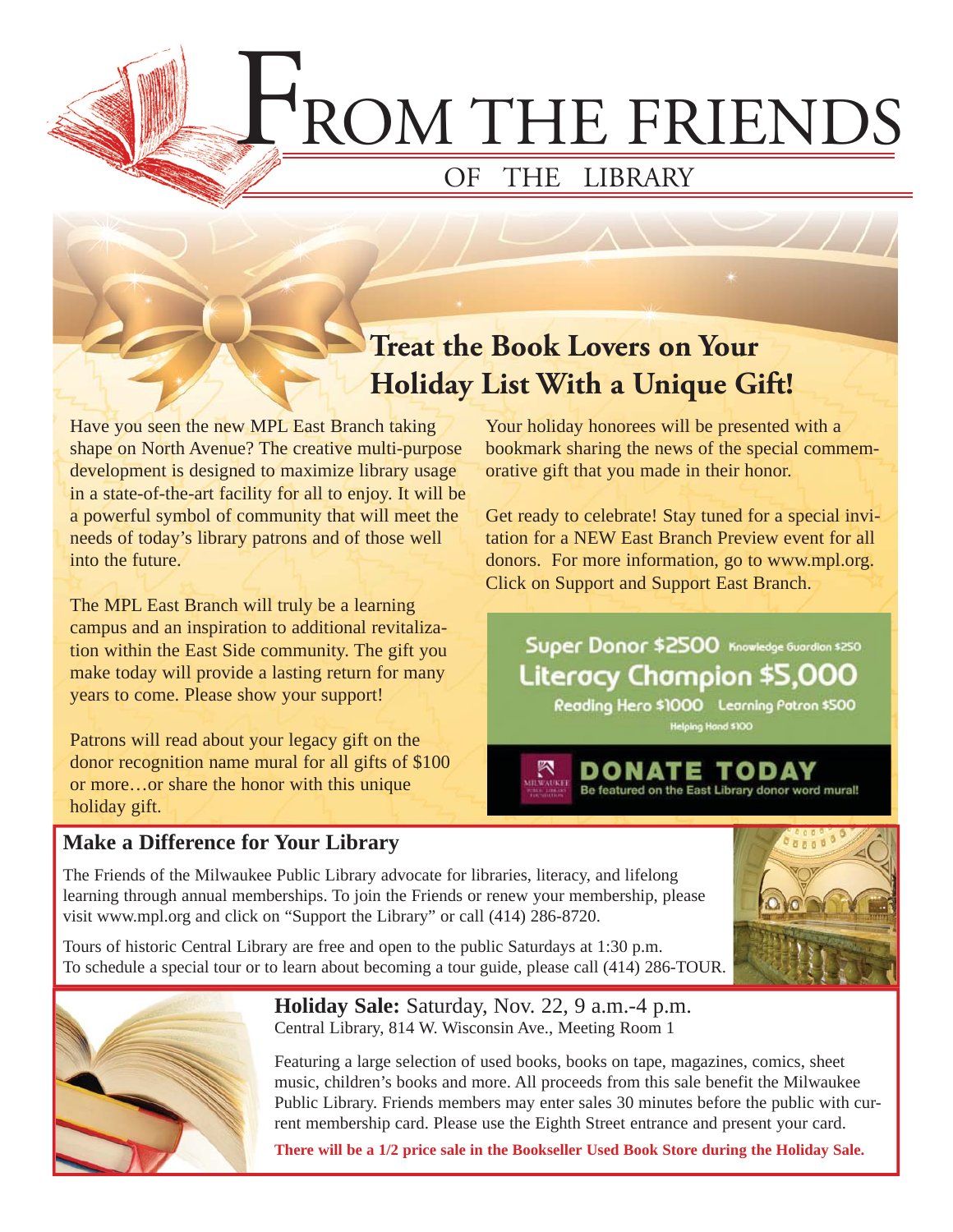

#### **Up, Down, All-Around Stitch Dictionary** by Wendy



Bernard. 746.432 B522U. 2014. B Bernard has assembled a photographic B resource of more than 150 stitch patterns to adapt to a project of your choice. Many t [instructions are presented in both text and a](https://encore.mcfls.org/iii/encore/record/C__Rb3753450)  i knitting chart, with tips for those just learn-k ing to read knitting charts.

#### **The Harlem Hellfighters** by Max Brooks, illustrated by



Caanan White. 741.5973 B8725. 2014. Brooks, the author of *World War Z*, creates a [fictionalized account of the African American](https://encore.mcfls.org/iii/encore/record/C__Rb3738076)  369th Infantry Regiment, nicknamed the Harlem Hellfighters by German soldiers during World Wars I and II. This graphic novel brings to life a fascinating piece of American history.

#### **[My Prairie Cookbook: Memories and Frontier Food](https://encore.mcfls.org/iii/encore/record/C__Rb3770858)**



**From My Little House to Yours** by Melissa **F** Gilbert. 641.5 G645. 2014. G Best known as Laura Ingalls on the television B series Little House on the Prairie, Gilbert has assembled a part-memoir, part-prairie cook-a book sure to delight fans of both the show b

and frontier cuisine. a

**City of Stairs** by Robert Jackson Bennett. Science Fiction.



2014.

[In this first book in a new series from fantasy](https://encore.mcfls.org/iii/encore/record/C__Rb3750572)  author Bennett, the city of Bulikov, previously protected by now-dead divine beings, has crumbled to a shell of its former self. Into this bleak ruin steps Shara Thivani, sent to investigate the murder of a historian who had been spreading the secret history of the city.

#### **[Risking Everything: A Freedom Summer Reader](https://encore.mcfls.org/iii/encore/record/C__Rb3750116)** edited



by Michael Edmonds. 323.1196073 R5965. 2014.

*Risking Everything* chronicles the actions of grass roots organizers who played important roles in Freedom Summer. Affidavits versus Klan ledgers juxtapose the voices of activists and the opposition. Documentation in this book was preserved by the Wisconsin Historical Society,

www.wisconsinhistory.org/freedomsummer.

#### **[Things I Should Have Told My Daughter: Lies, Lessons &](https://encore.mcfls.org/iii/encore/record/C__Rb3738085)**



**Love Affairs** by Pearl Cleage. 92 C62336A. 2014.

Would you share a diary with the world that chronicles 20 years of your life? Despite her daughter's insistence that she burn the diaries, Cleage details her journey through the stages of womanhood from 1970-1990. Childbirth, love, politics, and feminism

inform Cleage's choices, mistakes, and discoveries.

#### **[One Nation: What We Can All Do to Save America's](https://encore.mcfls.org/iii/encore/record/C__Rb3742891)**



**Future** by Ben Carson, MD. 306.0973 C3225. 2014.

Dr. Carson predicts the disunity and decline of America unless immediate action is taken. His proposal is to use common sense and decency to get America off the "road of decline."

#### **Milwaukee County Zoo** by Darlene Winter, et. al. 977.594



W784. 2014. [Most Milwaukeeans have heard of Samson,](https://encore.mcfls.org/iii/encore/record/C__Rb3764475)  but did you know that Mandara was the first gorilla born at the Milwaukee County Zoo? Interesting facts and anecdotes about the zoo's history are interspersed among an

abundance of photos from the period.

#### **[Dataclysm: Who We Are \(When We Think No One's](https://encore.mcfls.org/iii/encore/record/C__Rb3775631)**

Dataclysm .<br>Who We Are\* Christian Rudder

**Looking)** by Christian Rudder. 155.28 R914. 2014. Co-founder of the online dating site

OkCupid, Rudder explains how online actions provide researchers with new ways to study human behavior. Rudder breaks down complicated stats and methodology while illuminating thought-provoking questions.

**Broken Monsters** by Lauren Beukes. Mystery. 2014.



Det. Gabriella Versado hunts a serial killer [with a penchant for mutilating corpses while](https://encore.mcfls.org/iii/encore/record/C__Rb3750565)  her teenage daughter is using the internet to play a dangerous game of her own. Recommended for fans of Stephen King and James Patterson.

*Contributed by Villard Square Branch Librarians Jessie Moore and Deborah Stewart, Library Services Assistant Michelle Caples and Library Reference Assistant Beth Gabriel.*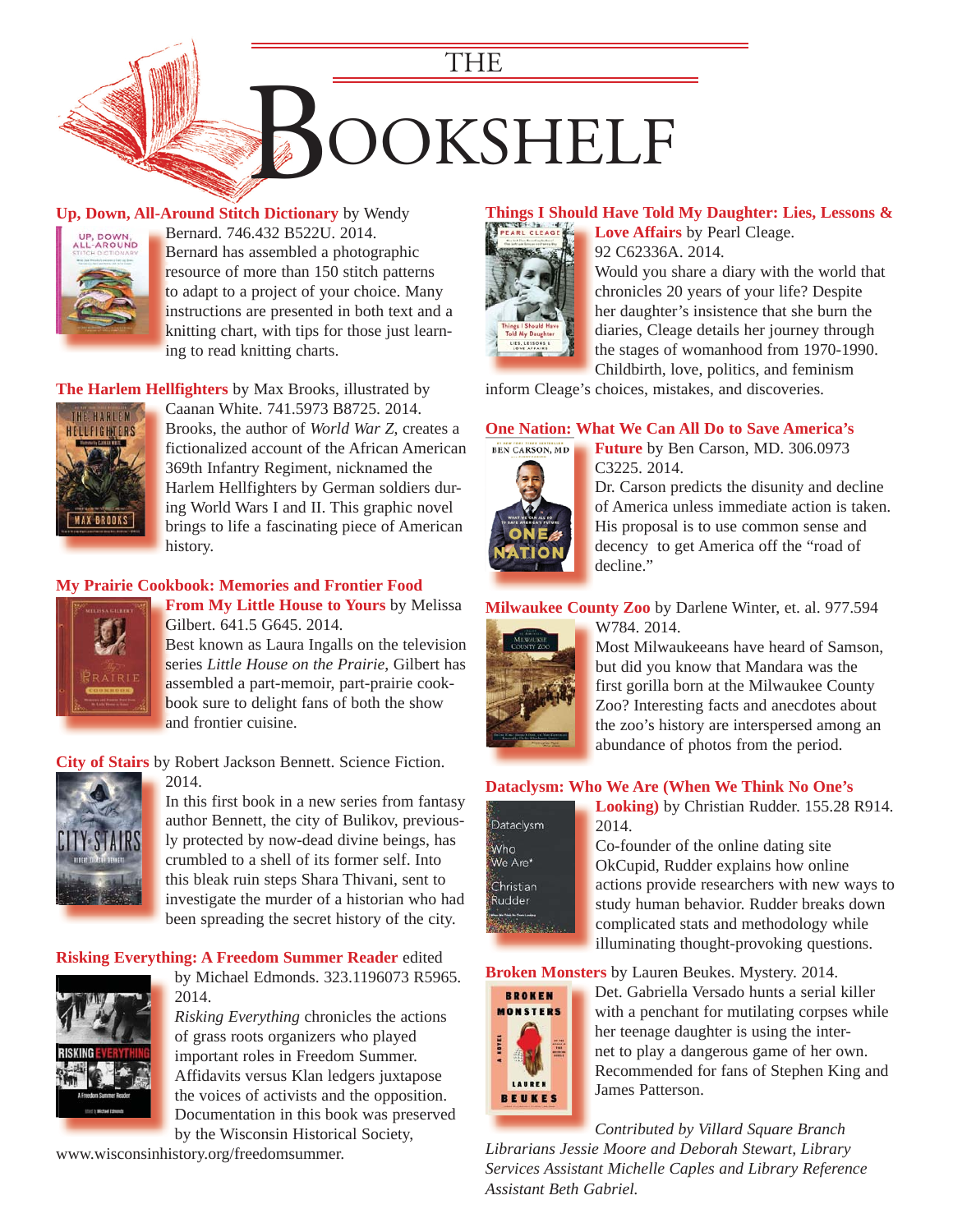## HILDREN'S ROOM

## Start a Tradition...Give a Book!

During the holiday season, many people have special traditions they enjoy with friends and family. If giving a book is not already a tradition, perhaps this is the year to start. Giving the child in your life a book each holiday season can be a wonderful way to build memories and mark the passage of time. A book can be a gift to enjoy together, a badge of success for a newly independent reader, or a treasure a child devours alone in the quiet calm of a snowy evening.



**123: Alphaprints** by Sarah Powell; created by Jo Ryan. BRD POWELL. (Ages 0-3)

Powell incorporates numbers, rhyming, texture, and collage style art in this [utterly charming board book perfect for](https://encore.mcfls.org/iii/encore/record/C__Rb3764248)  little ones and burgeoning counters!



**Construction** by Sally Sutton; illustrated by Brian Lovelock. PIC SUTTON. (Ages 2-6)

[Big machines help build a library! This is](https://encore.mcfls.org/iii/encore/record/C__Rb3764452)  the perfect book for young readers anytime, but especially with libraries being rebuilt and remodeled in Milwaukee.



**Waiting is Not Easy!** by Mo Willems. EASY LEVEL 1 WILLEMS. (Ages 4-8) Waiting is not easy no matter your age. [This will certainly ring true for fans eagerly](https://encore.mcfls.org/iii/encore/record/C__Rb3774162)  anticipating the latest Elephant & Piggie book, but it is sure to be worth the wait!



**Leroy Ninker Saddles Up** by Kate [DiCamillo; illustrated by Chris Van Dusen.](https://encore.mcfls.org/iii/encore/record/C__Rb3770244) INT DICAMIL (Ages 5-9) Leroy was your regular cowboy except for one small thing…no horse. When Leroy meets spaghetti-loving horse Maybelline it seems to be the perfect match. Will Leroy compromise their bond when he forgets one



**File Under: 13 Suspicious Incidents** by Lemony Snicket. MYS SNICKET (Ages  $8-14$ )

Young Lemony must investigate 13 minor mysteries. As he collects clues and gathers [information, readers can also puzzle togeth](https://encore.mcfls.org/iii/encore/record/C__Rb3731759)er the evidence to solve these mysteries.



**365 Days of Wonder: Mr. Browne's Book of Precepts** by R.J. Palacio. FIC PALACIO.  $(Ages 9 & up)$ 

Mr. Browne from *Wonder* is back with [his own book of inspiring principles. Interwoven into the](https://encore.mcfls.org/iii/encore/record/C__Rb3748394)  words of wisdom and guiding philosophies from famous figures are letters and insights from familiar characters.



**Homeroom Diaries** by James Patterson & Lisa Papademetriou. FIC PATTERS. (Age 12 & up)

Margaret "Cuckoo" Clark keeps a journal of how she and her friends try to break [down the clique barriers at her high school.](https://encore.mcfls.org/iii/encore/record/C__Rb3757102) 





**On a Clear Day** by Walter Dean Myers. FIC MYERS. (Age 12 & up) In 2035, Dahlia Grillo and six other American teens travel to England to join [forces with groups from around the world](https://encore.mcfls.org/iii/encore/record/C__Rb3775618)  in an effort to stop C8 which filters everything in their lives.



**Schizo** by Nic Sheff. FIC SHEFF. (Age 15  $&$ up)

A teen schizophrenic patient becomes increasingly obsessed with finding a [younger brother and pursuing a romance](https://encore.mcfls.org/iii/encore/record/C__Rb3770181)  that may or may not be real.